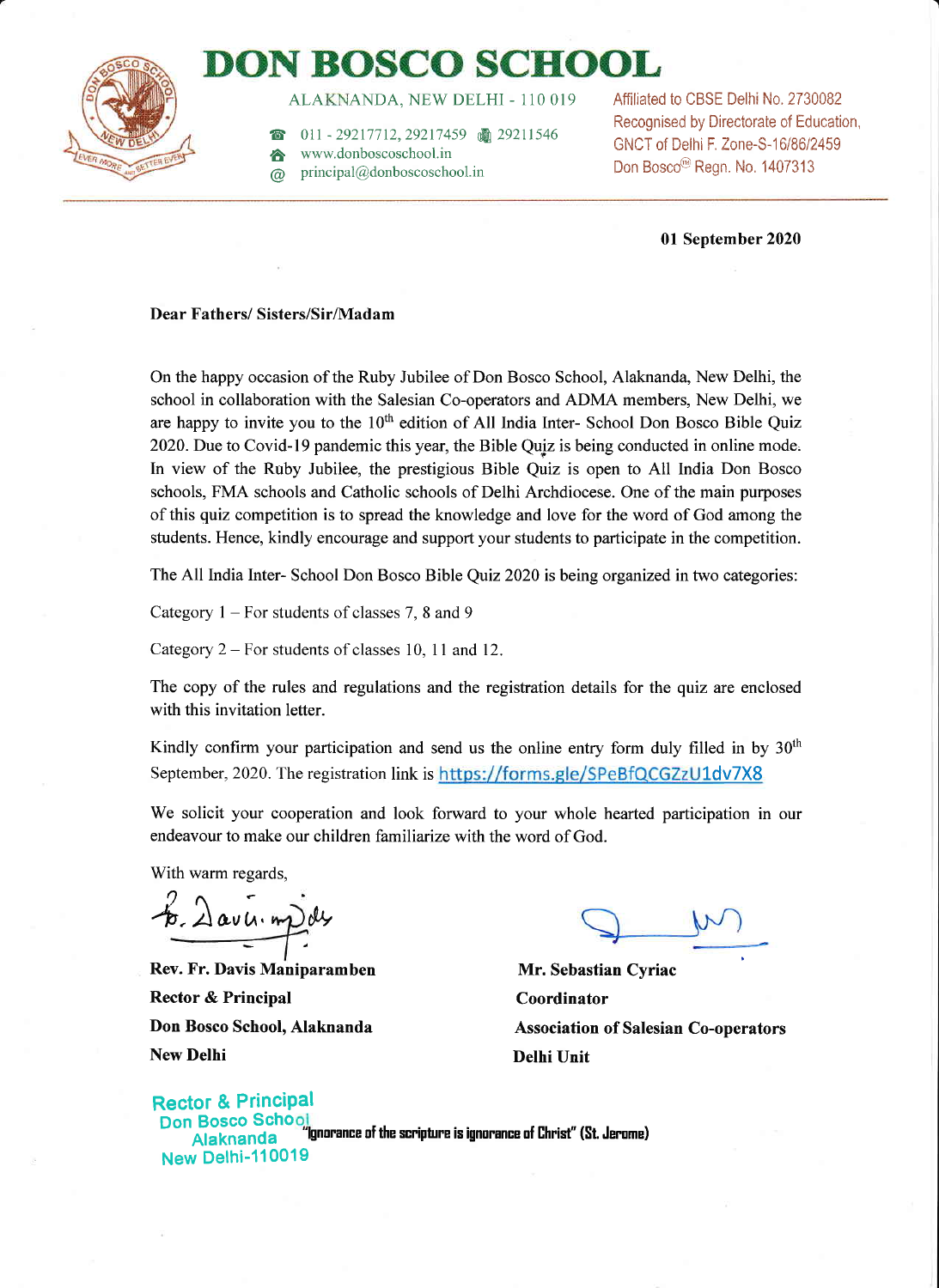### **All India Don Bosco Bible Quiz Sunday, 11th October, 2020**

#### **General Information**

1. The 10<sup>th</sup> edition of the Don Bosco School Bible Quiz will be held **online on Sunday**,

### **11th October, 2020 from 3:00 pm – 4:00 pm.**

- 2. The registration for the quiz will have to be done through the **online registration link (Google Form)** mentioned in the invitation letter. Registration is free of cost.
- 3. The questions for the quiz will be based on the **life of Don Bosco, The Gospel of**

**St. Matthew (New Revised Standard Version), The Seven Sacraments and The Apostles' Creed.**

- 4. The **medium** of the quiz will be in **English.**
- 5. **Last date** for registration is **30th September**, 2020.
- 6. All the registered students will be informed the details of the quiz by  $5<sup>th</sup>$  October, 2020.
- 7. The quiz is open only to school students. There are two categories.

**Category 1** – For students of classes 7, 8 and 9

**Category 2** – For students of classes 10, 11 and 12.

- 8. Only a **maximum of three students** are allowed to participate from a school in **each category.**
- 9. The prizes for the Bible Quiz in each category will be as follows:-

First Prize – Rs.  $4000 +$  Merit certificate

Second Prize – Rs.3000 + Merit Certificate

Third Prize – Rs. 2000 + Merit Certificate

5 Consolation Prizes – Rs.500 each + Appreciation Certificates

10. For any queries or assistance, please email to dbdelhibiblequiz@gmail.com or

WhatsApp message / call the following individuals -

**Fr. Davis Maniparamben, SDB (Rector & Principal) – 8287853383**

**Fr. David Rayappan, SDB (Vice- Principal) – 9934532888**

**Fr. Augustine Toppo, SDB (Administrator) - 8456891926**

**Mr. Sebastian Cyriac (Quiz information) - 9891468504**

**Ms. Vimal Maria Titus (Quiz information) - 9899852539**

**Mr. Rajesh Sebastian (Registration) - 9810811054**